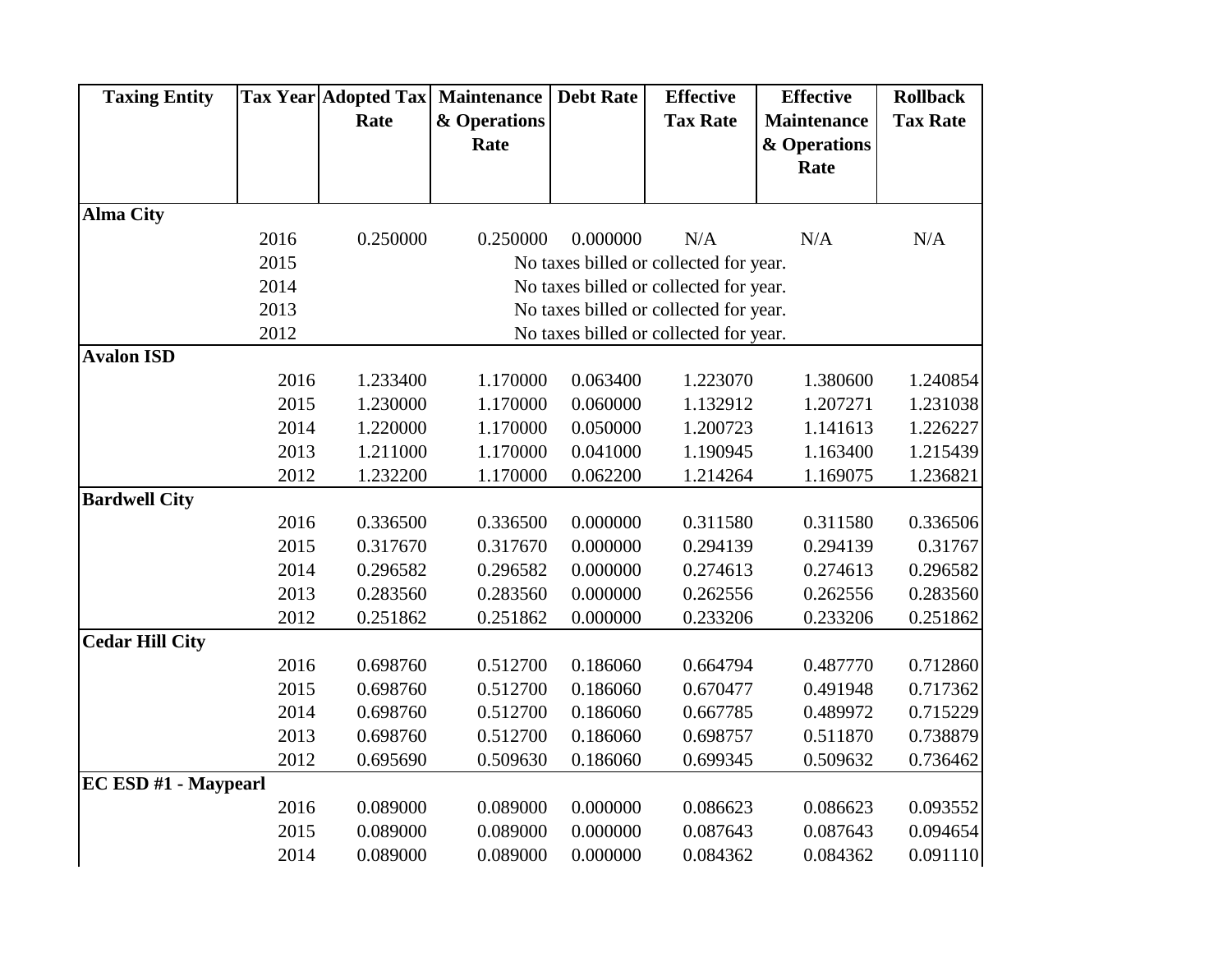|                        | 2013 | 0.083333 | 0.083333 | 0.000000 | 0.078635 | 0.078635 | 0.084925 |
|------------------------|------|----------|----------|----------|----------|----------|----------|
|                        | 2012 | 0.077161 | 0.077161 | 0.000000 | 0.077345 | 0.077345 | 0.083532 |
| EC ESD #2 - Midlothian |      |          |          |          |          |          |          |
|                        | 2016 | 0.100000 | 0.089338 | 0.010662 | 0.094564 | 0.083645 | 0.100998 |
|                        | 2015 | 0.100000 | 0.088451 | 0.011549 | 0.090422 | 0.084787 | 0.103118 |
|                        | 2014 | 0.095000 | 0.089080 | 0.005920 | 0.092125 | 0.087304 | 0.100208 |
|                        | 2013 | 0.095000 | 0.090029 | 0.004971 | 0.095623 | 0.090521 | 0.102733 |
|                        | 2012 | 0.095000 | 0.089926 | 0.005074 | 0.096408 | 0.088654 | 0.100820 |
| EC ESD #3 - Italy      |      |          |          |          |          |          |          |
|                        | 2016 | 0.100000 | 0.100000 | 0.000000 | 0.095409 | 0.095409 | 0.103041 |
|                        | 2015 | 0.100000 | 0.100000 | 0.000000 | 0.058704 | 0.058704 | 0.063400 |
|                        | 2014 | 0.060000 | 0.060000 | 0.000000 | 0.058809 | 0.058809 | 0.063513 |
|                        | 2013 | 0.060000 | 0.060000 | 0.000000 | 0.030197 | 0.030197 | 0.032612 |
|                        | 2012 | 0.030000 | 0.030000 | 0.000000 | 0.030298 | 0.030298 | 0.032721 |
| EC ESD #4 - Red Oak    |      |          |          |          |          |          |          |
|                        | 2016 | 0.100000 | 0.000000 | 0.100000 | 0.095056 | 0.095056 | 0.102660 |
|                        | 2015 | 0.100000 | 0.100000 | 0.000000 | 0.029225 | 0.029225 | 0.031563 |
|                        | 2014 | 0.030000 | 0.030000 | 0.000000 | 0.029110 | 0.029110 | 0.031438 |
|                        | 2013 | 0.030000 | 0.030000 | 0.000000 | 0.030251 | 0.030251 | 0.032671 |
|                        | 2012 | 0.030000 | 0.030000 | 0.000000 | 0.030262 | 0.030262 | 0.032682 |
| EC ESD #5 - Ferris     |      |          |          |          |          |          |          |
|                        | 2016 | 0.030000 | 0.030000 | 0.000000 | 0.029282 | 0.029282 | 0.031624 |
|                        | 2015 | 0.030000 | 0.030000 | 0.000000 | 0.025623 | 0.025623 | 0.027672 |
|                        | 2014 | 0.030000 | 0.030000 | 0.000000 | 0.029563 | 0.029563 | 0.031928 |
|                        | 2013 | 0.030000 | 0.030000 | 0.000000 | 0.030273 | 0.030273 | 0.032694 |
|                        | 2012 | 0.030000 | 0.030000 | 0.000000 | 0.030249 | 0.030249 | 0.032668 |
| EC ESD #6 - Waxahachie |      |          |          |          |          |          |          |
|                        | 2016 | 0.075000 | 0.075000 | 0.000000 | 0.061244 | 0.061244 | 0.066143 |
|                        | 2015 | 0.060000 | 0.060000 | 0.000000 | 0.048073 | 0.048073 | 0.051918 |
|                        | 2014 | 0.050000 | 0.050000 | 0.000000 | 0.048241 | 0.048241 | 0.052100 |
|                        | 2013 | 0.050000 | 0.050000 | 0.000000 | 0.049181 | 0.049181 | 0.053115 |
|                        | 2012 | 0.050000 | 0.050000 | 0.000000 | 0.050783 | 0.050783 | 0.054845 |
| EC ESD #7 -Bristol     |      |          |          |          |          |          |          |
|                        |      |          |          |          |          |          |          |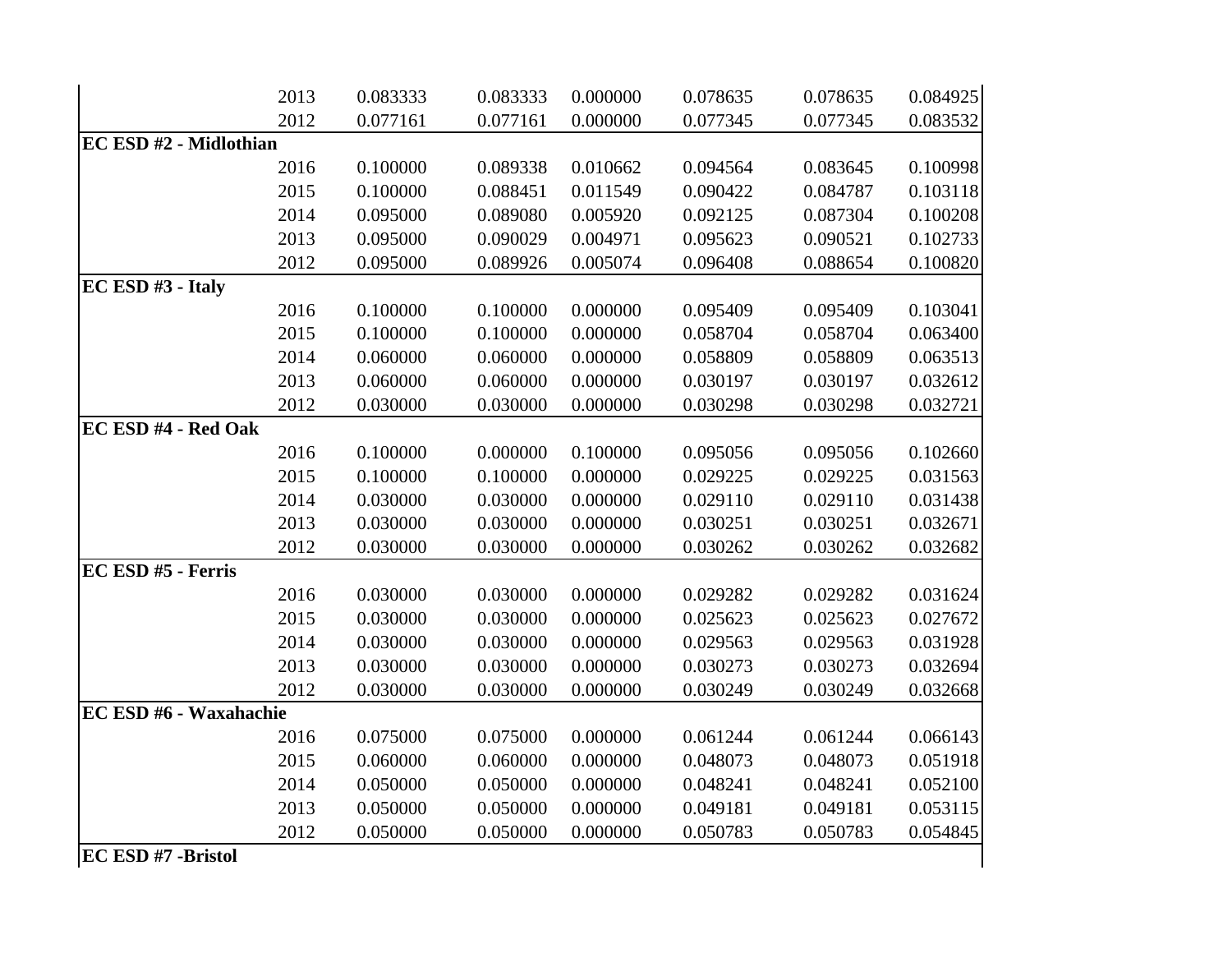|                                      | 2016 | 0.030000 | 0.030000 | 0.000000                 | 0.029606 | 0.029606 | 0.031974 |
|--------------------------------------|------|----------|----------|--------------------------|----------|----------|----------|
|                                      | 2015 | 0.030000 | 0.030000 | 0.000000                 | 0.029317 | 0.029317 | 0.031662 |
|                                      | 2014 | 0.030000 | 0.030000 | 0.000000                 | 0.029118 | 0.029118 | 0.031447 |
|                                      | 2013 | 0.030000 | 0.030000 | 0.000000                 | 0.030026 | 0.030026 | 0.032428 |
|                                      | 2012 | 0.030000 | 0.030000 | 0.000000                 | 0.029825 | 0.029825 | 0.032211 |
| <b>EC ESD #8 - Avalon</b>            |      |          |          |                          |          |          |          |
|                                      | 2016 | 0.100000 | 0.062000 | 0.038000                 | 0.098544 | 0.061097 | 0.103165 |
|                                      | 2015 | 0.100000 | 0.062000 | 0.038000                 | 0.095240 | 0.057143 | 0.099559 |
|                                      | 2014 | 0.100000 | 0.060000 | 0.040000                 | 0.099415 | 0.059228 | 0.103535 |
|                                      | 2013 | 0.100000 | 0.059577 | 0.040423                 | 0.097398 | 0.056490 | 0.101432 |
|                                      | 2012 | 0.100000 | 0.058000 | 0.042000                 | 0.098375 | 0.054368 | 0.100739 |
| EC ESD #9 - Palmer                   |      |          |          |                          |          |          |          |
|                                      | 2016 | 0.060000 | 0.060000 | 0.000000                 | 0.057469 | 0.057469 | 0.062066 |
|                                      | 2015 | 0.060000 | 0.060000 | 0.000000                 | 0.057662 | 0.057662 | 0.062274 |
|                                      | 2014 | 0.060000 | 0.060000 | 0.000000                 | 0.057913 | 0.057913 | 0.062546 |
|                                      | 2013 | 0.060000 | 0.060000 | 0.000000                 | 0.029979 | 0.029979 | 0.032377 |
|                                      | 2012 | 0.030000 | 0.030000 | 0.000000                 | 0.030646 | 0.030646 | 0.033097 |
| <b>EC Fresh Water Supply Dist #1</b> |      |          |          |                          |          |          |          |
|                                      | 2016 | 1.000000 | 1.000000 | 0.000000                 | N/A      | N/A      | N/A      |
|                                      | 2015 | 1.000000 | 1.000000 | 0.000000                 | N/A      | N/A      | N/A      |
|                                      | 2014 | 1.000000 | 1.000000 | 0.000000                 | N/A      | N/A      | N/A      |
|                                      | 2013 |          |          | Entity not in existence. |          |          |          |
|                                      | 2012 |          |          | Entity not in existence. |          |          |          |
| <b>Ellis County</b>                  |      |          |          |                          |          |          |          |
|                                      | 2016 | 0.380091 | 0.327052 | 0.053039                 | 0.363291 | 0.306797 | 0.384379 |
|                                      | 2015 | 0.380091 | 0.323586 | 0.056505                 | 0.355138 | 0.299841 | 0.380333 |
|                                      | 2014 | 0.380091 | 0.323607 | 0.056484                 | 0.373478 | 0.321967 | 0.404208 |
|                                      | 2013 | 0.380091 | 0.321308 | 0.058783                 | 0.378477 | 0.316624 | 0.400736 |
|                                      | 2012 | 0.380091 | 0.320844 | 0.059247                 | 0.390119 | 0.327715 | 0.413179 |
| <b>Ellis County Lateral Road</b>     |      |          |          |                          |          |          |          |
|                                      | 2016 | 0.033508 | 0.033508 | 0.000000                 | 0.031990 | 0.031990 | 0.034549 |
|                                      | 2015 | 0.033508 | 0.033508 | 0.000000                 | 0.031276 | 0.031276 | 0.033778 |
|                                      | 2014 | 0.033508 | 0.033508 | 0.000000                 | 0.032899 | 0.032899 | 0.035530 |
|                                      |      |          |          |                          |          |          |          |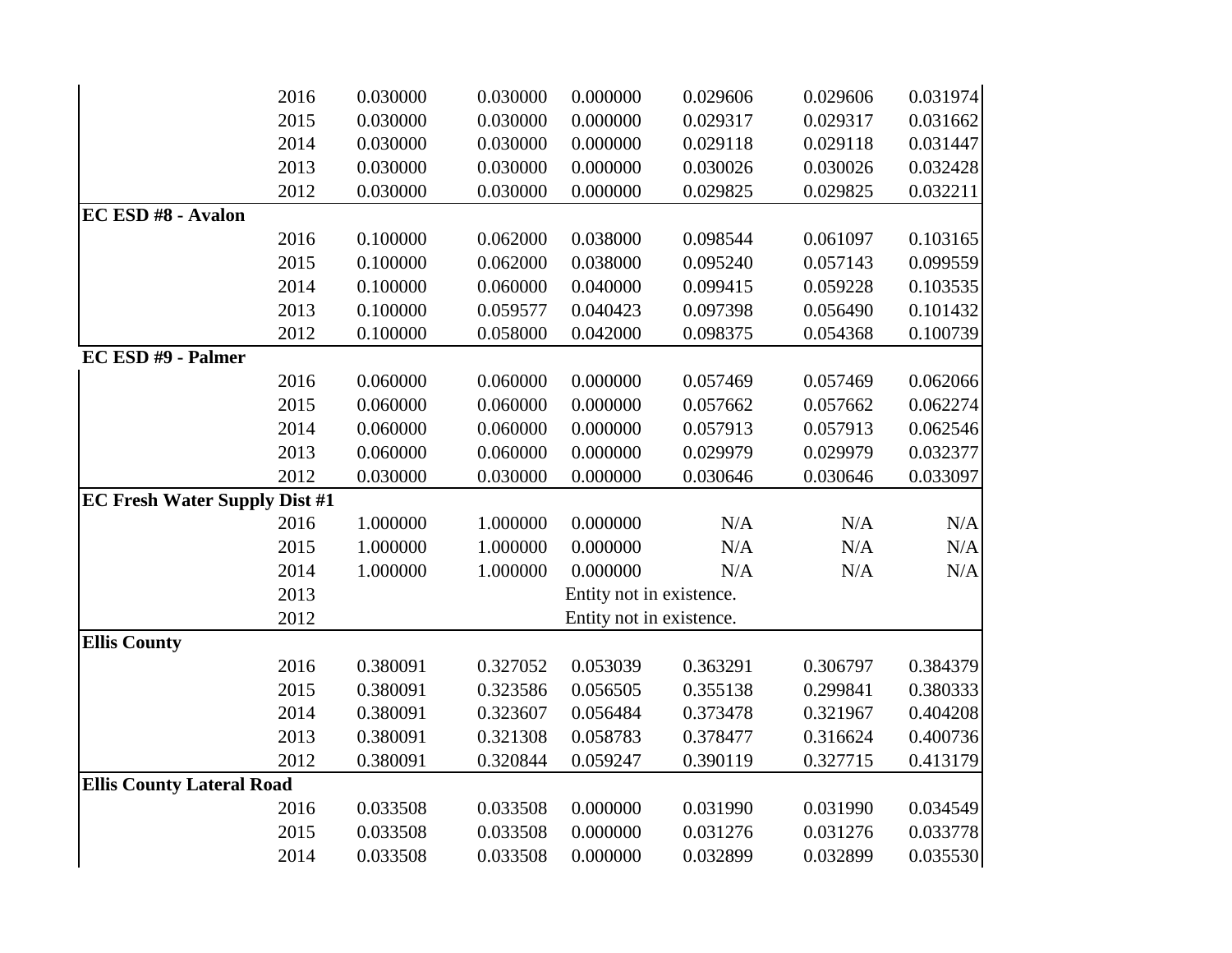|                    | 2013 | 0.033508 | 0.033508 | 0.000000 | 0.033342 | 0.033342 | 0.036009 |
|--------------------|------|----------|----------|----------|----------|----------|----------|
|                    | 2012 | 0.033508 | 0.033508 | 0.000000 | 0.034436 | 0.034436 | 0.037190 |
| <b>Ennis City</b>  |      |          |          |          |          |          |          |
|                    | 2016 | 0.699000 | 0.459000 | 0.240000 | 0.639892 | 0.420640 | 0.701340 |
|                    | 2015 | 0.669174 | 0.439891 | 0.229283 | 0.659568 | 0.407308 | 0.669175 |
|                    | 2014 | 0.695000 | 0.429183 | 0.265817 | 0.710223 | 0.458543 | 0.761043 |
|                    | 2013 | 0.695000 | 0.448714 | 0.246286 | 0.681152 | 0.447870 | 0.729985 |
|                    | 2012 | 0.695000 | 0.456978 | 0.238022 | 0.696072 | 0.442469 | 0.715888 |
| <b>Ennis ISD</b>   |      |          |          |          |          |          |          |
|                    | 2016 | 1.540000 | 1.040000 | 0.500000 | 1.474056 | 1.082900 | 1.557222 |
|                    | 2015 | 1.540000 | 1.040000 | 0.500000 | 1.432521 | 1.022366 | 1.556231 |
|                    | 2014 | 1.540000 | 1.040000 | 0.500000 | 1.558516 | 1.038606 | 1.556455 |
|                    | 2013 | 1.540000 | 1.040000 | 0.500000 | 1.522168 | 1.045700 | 1.577288 |
|                    | 2012 | 1.540000 | 1.040000 | 0.500000 | 1.536983 | 1.061149 | 1.542529 |
| <b>Ferris City</b> |      |          |          |          |          |          |          |
|                    | 2016 | 0.687134 | 0.433964 | 0.253170 | 0.659897 | 0.405681 | 0.693488 |
|                    | 2015 | 0.687134 | 0.430232 | 0.256902 | 0.671200 | 0.412631 | 0.702543 |
|                    | 2014 | 0.687134 | 0.422427 | 0.264707 | 0.690443 | 0.424460 | 0.725548 |
|                    | 2013 | 0.687134 | 0.422427 | 0.264707 | 0.684301 | 0.412341 | 0.711228 |
|                    | 2012 | 0.687134 | 0.414048 | 0.273086 | 0.687880 | 0.418705 | 0.725287 |
| <b>Ferris ISD</b>  |      |          |          |          |          |          |          |
|                    | 2016 | 1.355000 | 1.170000 | 0.185000 | 1.308962 | 1.070600 | 1.244426 |
|                    | 2015 | 1.355000 | 1.040000 | 0.315000 | 1.257822 | 1.052061 | 1.376327 |
|                    | 2014 | 1.325000 | 1.040000 | 0.285000 | 1.295007 | 1.045146 | 1.335427 |
|                    | 2013 | 1.310000 | 1.040000 | 0.270000 | 1.310413 | 1.050400 | 1.351653 |
|                    | 2012 | 1.310000 | 1.040000 | 0.270000 | 1.324961 | 1.079120 | 1.333081 |
| <b>Frost ISD</b>   |      |          |          |          |          |          |          |
|                    | 2016 | 1.220800 | 1.170000 | 0.050800 | 1.245200 | 1.245200 | 1.170000 |
|                    | 2015 | 1.230750 | 1.170000 | 0.060750 | 1.223600 | 1.170000 | 1.230750 |
|                    | 2014 | 1.240400 | 1.125400 | 0.115000 | 1.200400 | 1.170000 | 1.240400 |
|                    | 2013 | 1.255000 | 1.170000 | 0.085000 | 1.273000 | 1.170000 | 1.313000 |
|                    | 2012 | 1.255000 | 1.170000 | 0.085000 | 1.306200 | 1.212900 | 1.346200 |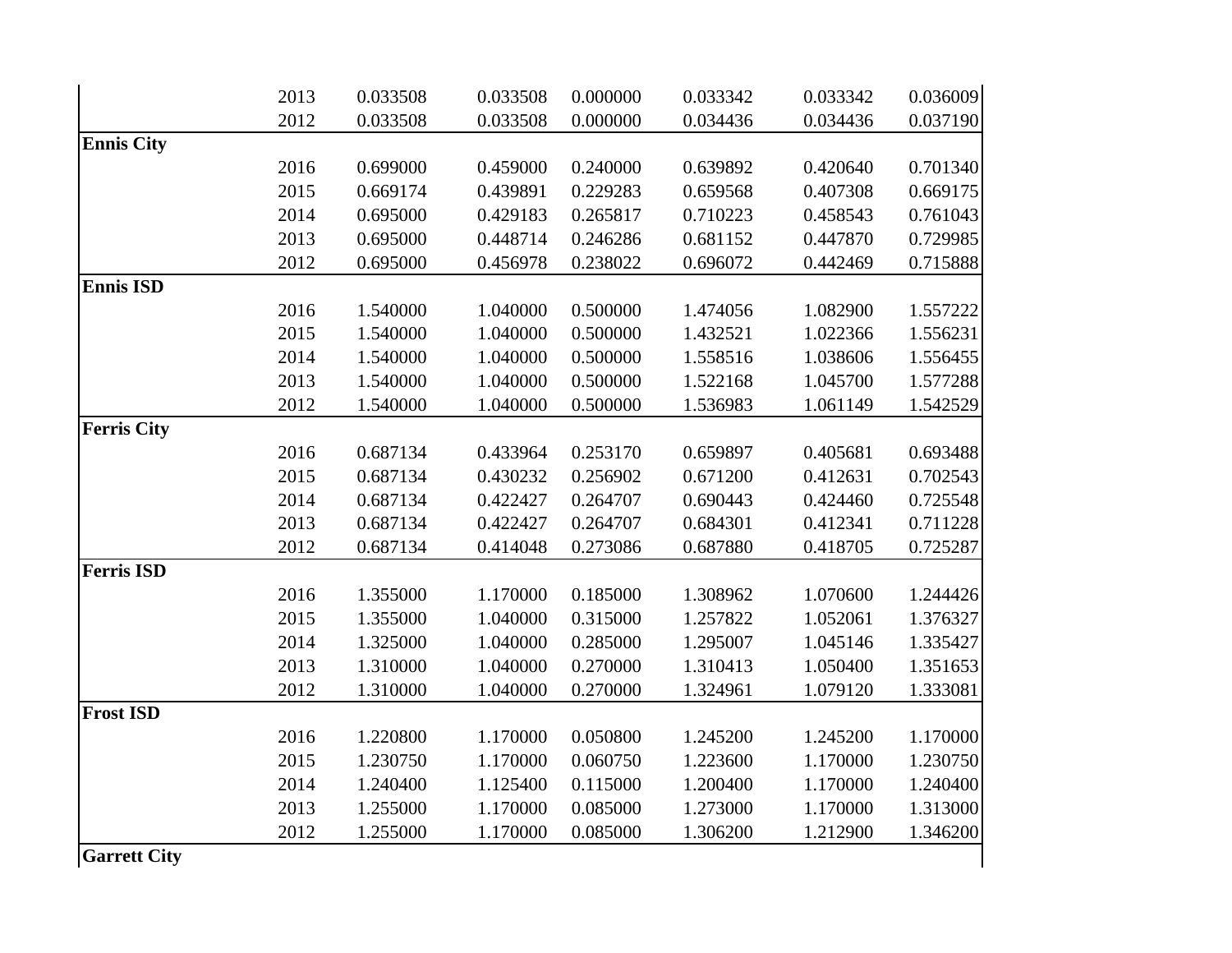|                           | 2016 | 0.500000 | 0.500000 | 0.000000 | 0.480879 | 0.480879                                          | 0.519349 |
|---------------------------|------|----------|----------|----------|----------|---------------------------------------------------|----------|
|                           | 2015 | 0.500000 | 0.500000 | 0.000000 | 0.471620 | 0.471620                                          | 0.509349 |
|                           | 2014 | 0.468793 | 0.468793 | 0.000000 | 0.434068 | 0.434068                                          | 0.468793 |
|                           | 2013 | 0.445091 | 0.445091 | 0.000000 | 0.445091 | 0.445091                                          | 0.480698 |
|                           | 2012 | 0.466566 | 0.466566 | 0.000000 | 0.432006 | 0.432006                                          | 0.466566 |
| <b>Glenn Heights City</b> |      |          |          |          |          |                                                   |          |
|                           | 2016 | 0.935530 | 0.682468 | 0.253062 | 0.750172 | 0.645289                                          | 0.949974 |
|                           | 2015 | 0.793400 | 0.682474 | 0.110926 | 0.735130 | 0.631922                                          | 0.793401 |
|                           | 2014 | 0.795000 | 0.683390 | 0.111610 | 0.766348 | 0.654447                                          | 0.818370 |
|                           | 2013 | 0.795000 | 0.678914 | 0.116086 | 0.797155 | 0.681014                                          | 0.851581 |
|                           | 2012 | 0.795000 | 0.679065 | 0.115935 | 0.822065 | 0.652941                                          | 0.821111 |
| <b>Grand Prairie City</b> |      |          |          |          |          |                                                   |          |
|                           | 2016 | 0.669998 | 0.473549 | 0.196449 | 0.617077 | 0.444174                                          | 0.676156 |
|                           | 2015 | 0.669998 | 0.484892 | 0.185106 | 0.652123 | 0.462393                                          | 0.674490 |
|                           | 2014 | 0.669998 | 0.484892 | 0.185106 | 0.636099 | 0.450799                                          | 0.671968 |
|                           | 2013 | 0.669998 | 0.484892 | 0.185106 | 0.654841 | 0.466582                                          | 0.689014 |
|                           | 2012 | 0.669998 | 0.484892 | 0.185106 | 0.662178 | 0.465811                                          | 0.688180 |
| <b>Italy City</b>         |      |          |          |          |          |                                                   |          |
|                           | 2016 | 0.926327 | 0.513269 | 0.413058 | 0.926327 | 0.545843                                          | 0.931870 |
|                           | 2015 | 0.974714 | 0.483502 | 0.491212 | 0.974714 | 0.543607                                          | 1.007720 |
|                           | 2014 | 1.011600 | 0.484854 | 0.526746 | 1.011600 | 0.558057                                          | 1.052647 |
|                           | 2013 | 1.011456 | 0.480910 | 0.530546 | 1.011456 | 0.543005                                          | 1.039244 |
|                           | 2012 | 0.996060 | 0.472795 | 0.523265 | 0.996060 | 0.520067                                          | 1.022023 |
| <b>Italy ISD</b>          |      |          |          |          |          |                                                   |          |
|                           | 2016 | 1.584972 | 1.170000 | 0.414972 | 1.495251 | 1.248300                                          | 1.584972 |
|                           | 2015 | 1.585000 | 1.170000 | 0.415000 | 1.162744 | 1.191278                                          | 1.619974 |
|                           | 2014 | 1.246960 | 1.170000 | 0.076960 | 1.226394 | 1.166968                                          | 1.252828 |
|                           | 2013 | 1.246960 | 1.170000 | 0.076960 | 1.249539 | 1.217500                                          | 1.252712 |
|                           | 2012 | 1.246960 | 1.170000 | 0.076960 | 1.256834 | 1.186502                                          | 1.342001 |
| <b>Levee District #2</b>  |      |          |          |          |          |                                                   |          |
|                           | 2016 | 2.000000 |          |          |          | Tax rate per acre. No additional tax rates apply. |          |
|                           | 2015 | 2.000000 |          |          |          | Tax rate per acre. No additional tax rates apply. |          |
|                           | 2014 | 2.000000 |          |          |          | Tax rate per acre. No additional tax rates apply. |          |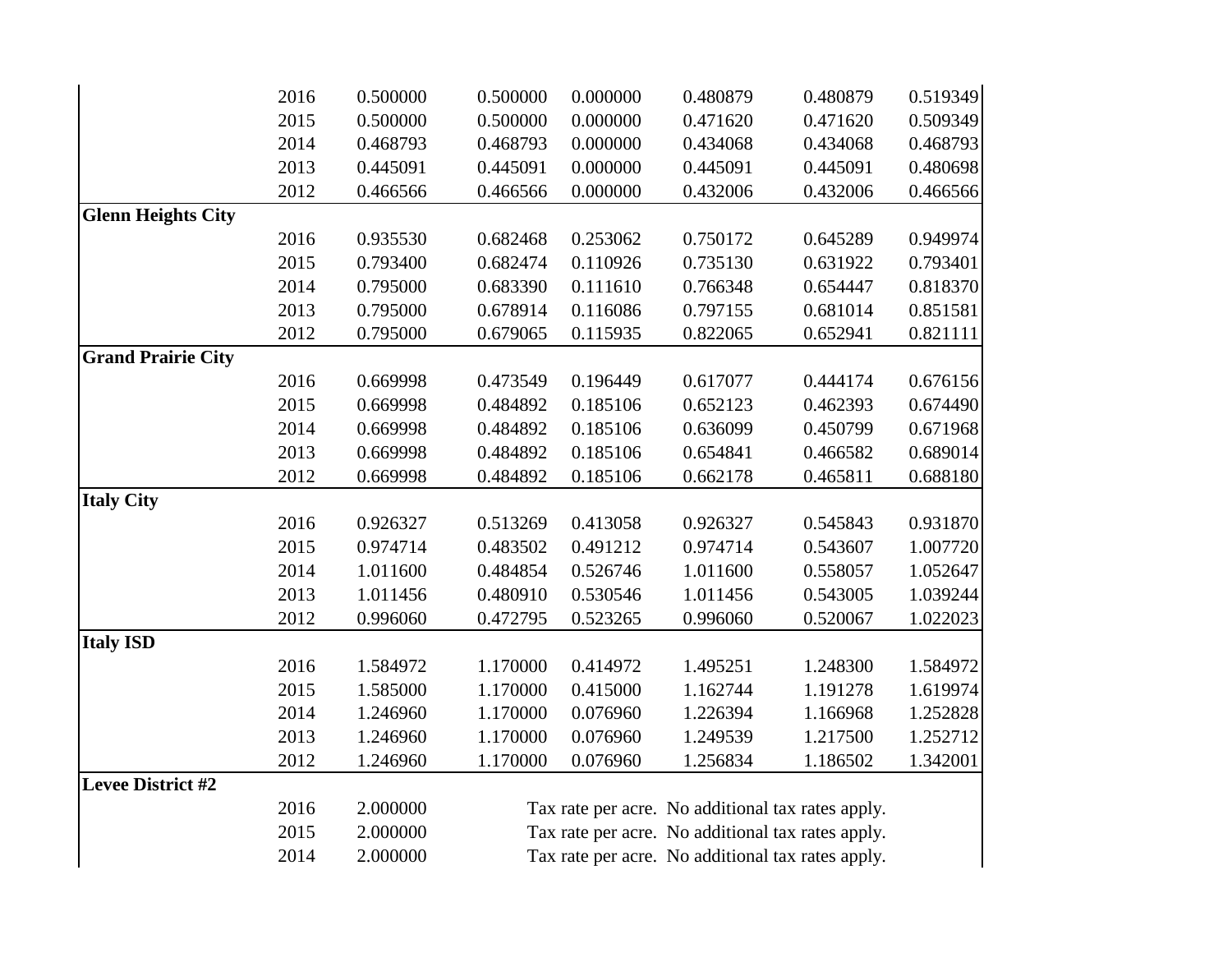| 2013 | 2.000000                                     |                                                                                              |                                  |                      |                      |                                                                                                                                                                                                                                                                                                                                                                                                                                                                                                                                                                                                                                                                                                                                   |
|------|----------------------------------------------|----------------------------------------------------------------------------------------------|----------------------------------|----------------------|----------------------|-----------------------------------------------------------------------------------------------------------------------------------------------------------------------------------------------------------------------------------------------------------------------------------------------------------------------------------------------------------------------------------------------------------------------------------------------------------------------------------------------------------------------------------------------------------------------------------------------------------------------------------------------------------------------------------------------------------------------------------|
| 2012 | 2.000000                                     |                                                                                              |                                  |                      |                      |                                                                                                                                                                                                                                                                                                                                                                                                                                                                                                                                                                                                                                                                                                                                   |
|      |                                              |                                                                                              |                                  |                      |                      |                                                                                                                                                                                                                                                                                                                                                                                                                                                                                                                                                                                                                                                                                                                                   |
| 2016 | 8.000000                                     |                                                                                              |                                  |                      |                      |                                                                                                                                                                                                                                                                                                                                                                                                                                                                                                                                                                                                                                                                                                                                   |
| 2015 |                                              |                                                                                              |                                  |                      |                      |                                                                                                                                                                                                                                                                                                                                                                                                                                                                                                                                                                                                                                                                                                                                   |
| 2014 | 8.000000                                     |                                                                                              |                                  |                      |                      |                                                                                                                                                                                                                                                                                                                                                                                                                                                                                                                                                                                                                                                                                                                                   |
| 2013 | 8.000000                                     |                                                                                              |                                  |                      |                      |                                                                                                                                                                                                                                                                                                                                                                                                                                                                                                                                                                                                                                                                                                                                   |
|      |                                              |                                                                                              |                                  |                      |                      |                                                                                                                                                                                                                                                                                                                                                                                                                                                                                                                                                                                                                                                                                                                                   |
|      |                                              |                                                                                              |                                  |                      |                      |                                                                                                                                                                                                                                                                                                                                                                                                                                                                                                                                                                                                                                                                                                                                   |
| 2016 | 0.250000                                     |                                                                                              |                                  |                      |                      |                                                                                                                                                                                                                                                                                                                                                                                                                                                                                                                                                                                                                                                                                                                                   |
| 2015 |                                              |                                                                                              |                                  |                      |                      |                                                                                                                                                                                                                                                                                                                                                                                                                                                                                                                                                                                                                                                                                                                                   |
|      |                                              |                                                                                              |                                  |                      |                      |                                                                                                                                                                                                                                                                                                                                                                                                                                                                                                                                                                                                                                                                                                                                   |
| 2013 |                                              |                                                                                              |                                  |                      |                      |                                                                                                                                                                                                                                                                                                                                                                                                                                                                                                                                                                                                                                                                                                                                   |
|      |                                              |                                                                                              |                                  |                      |                      |                                                                                                                                                                                                                                                                                                                                                                                                                                                                                                                                                                                                                                                                                                                                   |
|      |                                              |                                                                                              |                                  |                      |                      |                                                                                                                                                                                                                                                                                                                                                                                                                                                                                                                                                                                                                                                                                                                                   |
|      |                                              |                                                                                              |                                  |                      |                      | 0.711045                                                                                                                                                                                                                                                                                                                                                                                                                                                                                                                                                                                                                                                                                                                          |
| 2015 |                                              | 0.468325                                                                                     |                                  |                      | 0.474735             | 0.754388                                                                                                                                                                                                                                                                                                                                                                                                                                                                                                                                                                                                                                                                                                                          |
| 2014 | 0.710000                                     | 0.470977                                                                                     | 0.239023                         | 0.689172             | 0.445588             | 0.720258                                                                                                                                                                                                                                                                                                                                                                                                                                                                                                                                                                                                                                                                                                                          |
|      | 0.710000                                     |                                                                                              | 0.247510                         | 0.680123             | 0.428485             | 0.726953                                                                                                                                                                                                                                                                                                                                                                                                                                                                                                                                                                                                                                                                                                                          |
|      | 0.710000                                     |                                                                                              | 0.258870                         | 0.722700             |                      | 0.780900                                                                                                                                                                                                                                                                                                                                                                                                                                                                                                                                                                                                                                                                                                                          |
|      |                                              |                                                                                              |                                  |                      |                      |                                                                                                                                                                                                                                                                                                                                                                                                                                                                                                                                                                                                                                                                                                                                   |
| 2016 | 0.972183                                     | 0.605599                                                                                     | 0.366584                         | 0.560740             | 0.560740             | 0.972183                                                                                                                                                                                                                                                                                                                                                                                                                                                                                                                                                                                                                                                                                                                          |
| 2015 | 0.594862                                     | 0.594862                                                                                     | 0.000000                         | 0.815843             | 0.550799             | 0.594862                                                                                                                                                                                                                                                                                                                                                                                                                                                                                                                                                                                                                                                                                                                          |
| 2014 | 0.834661                                     | 0.563503                                                                                     | 0.271158                         | 0.834661             | 0.564957             | 0.881311                                                                                                                                                                                                                                                                                                                                                                                                                                                                                                                                                                                                                                                                                                                          |
| 2013 | 0.830000                                     | 0.561825                                                                                     | 0.268175                         | 0.791166             | 0.522649             | 0.832635                                                                                                                                                                                                                                                                                                                                                                                                                                                                                                                                                                                                                                                                                                                          |
| 2012 | 0.775978                                     | 0.512629                                                                                     | 0.263349                         | 0.775979             | 0.498502             | 0.801731                                                                                                                                                                                                                                                                                                                                                                                                                                                                                                                                                                                                                                                                                                                          |
|      |                                              |                                                                                              |                                  |                      |                      |                                                                                                                                                                                                                                                                                                                                                                                                                                                                                                                                                                                                                                                                                                                                   |
| 2016 | 1.317000                                     | 1.040000                                                                                     | 0.277000                         | 1.290031             | 1.096100             | 1.317317                                                                                                                                                                                                                                                                                                                                                                                                                                                                                                                                                                                                                                                                                                                          |
| 2015 | 1.346000                                     | 1.040000                                                                                     | 0.306000                         | 1.301471             | 1.040128             | 1.395199                                                                                                                                                                                                                                                                                                                                                                                                                                                                                                                                                                                                                                                                                                                          |
| 2014 | 1.346000                                     | 1.040000                                                                                     | 0.306000                         | 1.368584             | 1.045140             | 1.377931                                                                                                                                                                                                                                                                                                                                                                                                                                                                                                                                                                                                                                                                                                                          |
|      |                                              |                                                                                              |                                  |                      |                      | 1.370746                                                                                                                                                                                                                                                                                                                                                                                                                                                                                                                                                                                                                                                                                                                          |
| 2013 |                                              |                                                                                              |                                  |                      |                      |                                                                                                                                                                                                                                                                                                                                                                                                                                                                                                                                                                                                                                                                                                                                   |
| 2012 | 1.359000                                     | 1.040000                                                                                     | 0.319000                         | 1.366437             | 1.071356             | 1.375989                                                                                                                                                                                                                                                                                                                                                                                                                                                                                                                                                                                                                                                                                                                          |
|      | 2012<br>2014<br>2012<br>2016<br>2013<br>2012 | 8.000000<br>8.000000<br>0.250000<br>0.250000<br>0.250000<br>0.000000<br>0.710000<br>0.710000 | 0.470777<br>0.462490<br>0.451130 | 0.239223<br>0.241675 | 0.666731<br>0.720352 | Tax rate per acre. No additional tax rates apply.<br>Tax rate per acre. No additional tax rates apply.<br>Tax rate per acre. No additional tax rates apply.<br>Tax rate per acre. No additional tax rates apply.<br>Tax rate per acre. No additional tax rates apply.<br>Tax rate per acre. No additional tax rates apply.<br>Tax rate per acre. No additional tax rates apply.<br>Tax rate per acre. No additional tax rates apply.<br>Tax rate per acre. No additional tax rates apply.<br>Tax rate per acre. No additional tax rates apply.<br>Tax rate per acre. No additional tax rates apply.<br>No taxes billed or collected for year.<br>0.436873<br>0.459600<br>1.040000<br>1.042800<br>1.346590<br>0.306590<br>1.390609 |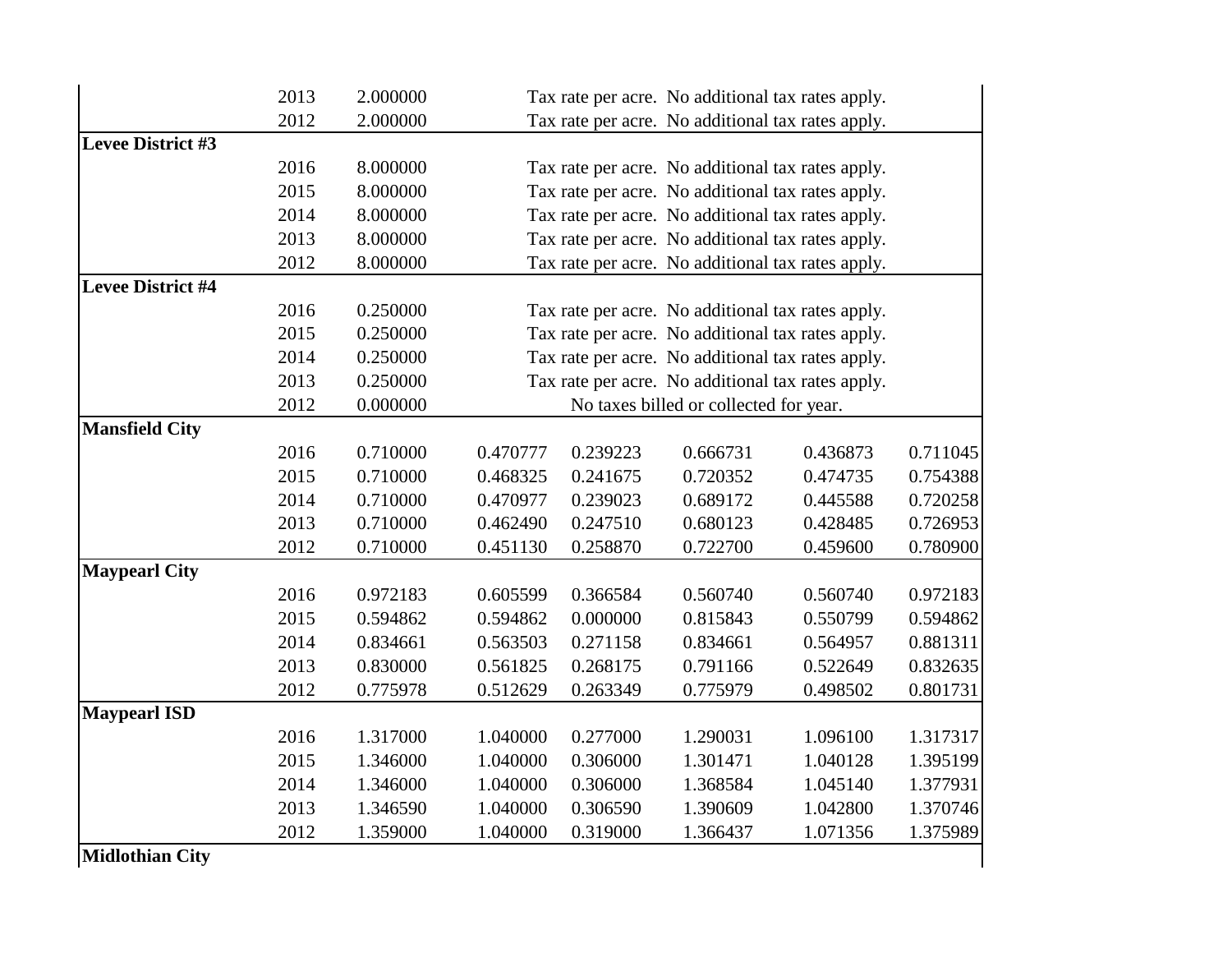|                                           | 2016 | 0.708244 | 0.365641 | 0.342603 | 0.677454                                                      | 0.339334 | 0.709083 |
|-------------------------------------------|------|----------|----------|----------|---------------------------------------------------------------|----------|----------|
|                                           | 2015 | 0.708244 | 0.354757 | 0.353487 | 0.653903                                                      | 0.330123 | 0.710019 |
|                                           | 2014 | 0.708244 | 0.357561 | 0.350683 | 0.633938                                                      | 0.283931 | 0.657328 |
|                                           | 2013 | 0.658244 | 0.294816 | 0.363428 | 0.626541                                                      | 0.272978 | 0.658244 |
|                                           | 2012 | 0.650000 | 0.283204 | 0.366796 | 0.677823                                                      | 0.284581 | 0.674143 |
| <b>Midlothian ISD</b>                     |      |          |          |          |                                                               |          |          |
|                                           | 2016 | 1.540000 | 1.040000 | 0.500000 | 1.468639                                                      | 1.062600 | 1.638778 |
|                                           | 2015 | 1.540000 | 1.040000 | 0.500000 | 1.401979                                                      | 1.066300 | 1.618640 |
|                                           | 2014 | 1.540000 | 1.040000 | 0.500000 | 1.479018                                                      | 1.028921 | 1.552444 |
|                                           | 2013 | 1.540000 | 1.040000 | 0.500000 | 1.499337                                                      | 1.042200 | 1.645122 |
|                                           | 2012 | 1.540000 | 1.040000 | 0.500000 | 1.617568                                                      | 1.041837 | 1.685922 |
| <b>Midtown District PID (Commercial)</b>  |      |          |          |          |                                                               |          |          |
|                                           | 2016 | 0.070000 |          |          | Property Improvement District. No additional tax rates apply. |          |          |
|                                           | 2015 | 0.070000 |          |          | Property Improvement District. No additional tax rates apply. |          |          |
|                                           | 2014 | 0.070000 |          |          | Property Improvement District. No additional tax rates apply. |          |          |
|                                           | 2013 | 0.070000 |          |          | Property Improvement District. No additional tax rates apply. |          |          |
|                                           | 2012 | 0.070000 |          |          | Property Improvement District. No additional tax rates apply. |          |          |
| <b>Midtown District PID (Residential)</b> |      |          |          |          |                                                               |          |          |
|                                           | 2016 | 0.120000 |          |          | Property Improvement District. No additional tax rates apply. |          |          |
|                                           | 2015 | 0.120000 |          |          | Property Improvement District. No additional tax rates apply. |          |          |
|                                           | 2014 | 0.120000 |          |          | Property Improvement District. No additional tax rates apply. |          |          |
|                                           | 2013 | 0.120000 |          |          | Property Improvement District. No additional tax rates apply. |          |          |
|                                           | 2012 | 0.120000 |          |          | Property Improvement District. No additional tax rates apply. |          |          |
| <b>Milford City</b>                       |      |          |          |          |                                                               |          |          |
|                                           | 2016 | 0.495113 | 0.495113 | 0.000000 | 0.458438                                                      | 0.458438 | 0.495113 |
|                                           | 2015 | 0.510632 | 0.510632 | 0.000000 | 0.510632                                                      | 0.510632 | 0.551482 |
|                                           | 2014 | 0.518596 | 0.518596 | 0.000000 | 0.518596                                                      | 0.518596 | 0.560083 |
|                                           | 2013 | 0.500000 | 0.500000 | 0.000000 | 0.463800                                                      | 0.463800 | 0.500904 |
|                                           | 2012 | 0.470000 | 0.470000 | 0.000000 | 0.437496                                                      | 0.437390 | 0.472381 |
| <b>Milford ISD</b>                        |      |          |          |          |                                                               |          |          |
|                                           | 2016 | 1.170000 | 1.170000 | 0.000000 | 1.186715                                                      | 1.217780 | 1.170000 |
|                                           | 2015 | 1.170000 | 1.170000 | 0.000000 | 1.119820                                                      | 1.178930 | 1.170000 |
|                                           | 2014 | 1.170000 | 1.170000 | 0.000000 | 1.162186                                                      | 1.169010 | 1.170000 |
|                                           |      |          |          |          |                                                               |          |          |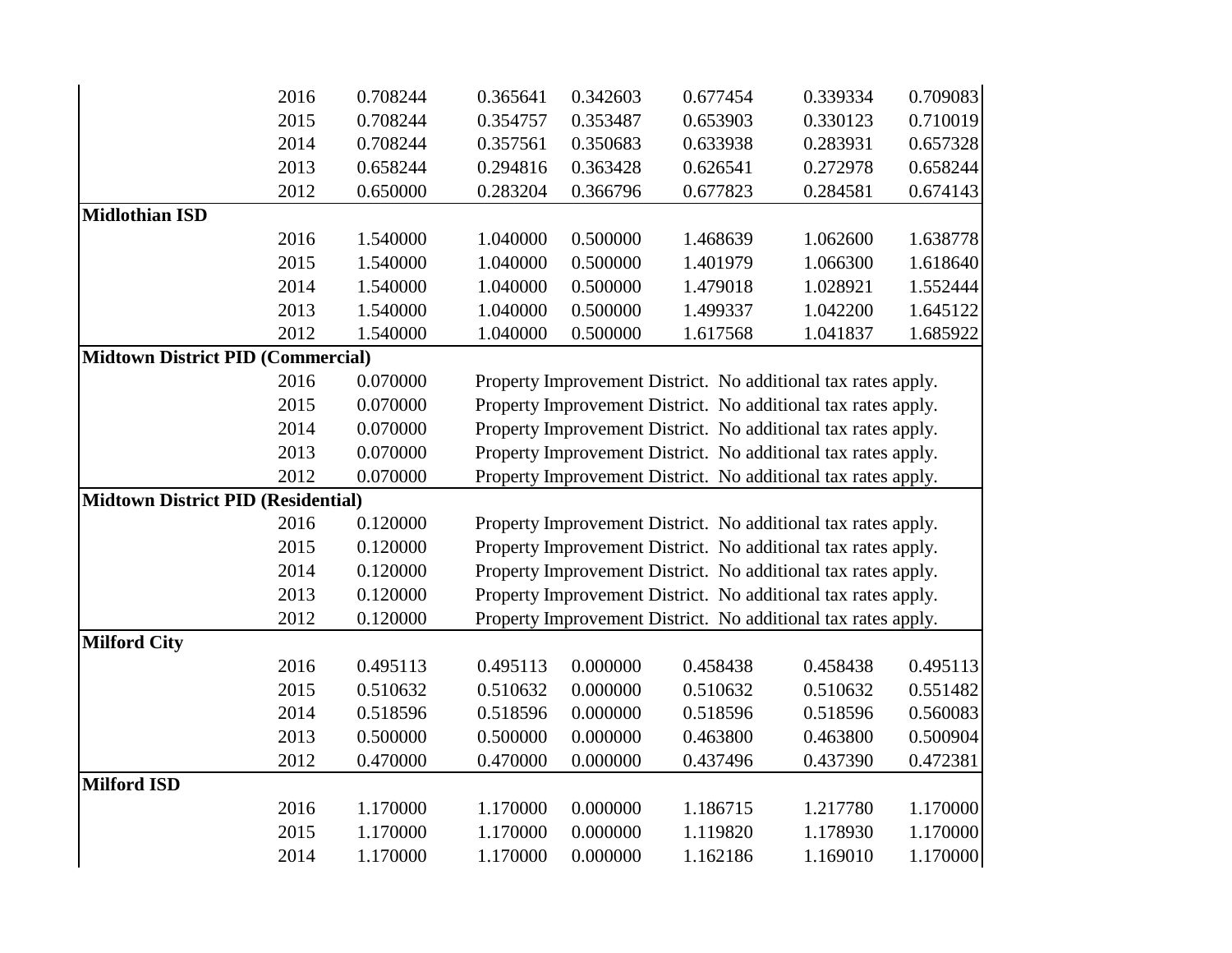|                        | 2013 | 1.170000 | 1.170000 | 0.000000                 | 1.185210                                                                           | 1.002640 | 1.170000 |
|------------------------|------|----------|----------|--------------------------|------------------------------------------------------------------------------------|----------|----------|
|                        | 2012 | 1.170000 | 1.170000 | 0.000000                 | 1.057238                                                                           | 1.140200 | 1.177070 |
| <b>North Grove PID</b> |      |          |          |                          |                                                                                    |          |          |
|                        | 2016 |          |          |                          | Taxes paid into Improvement District as an annual installment. No tax rates apply. |          |          |
|                        | 2015 |          |          |                          | Taxes paid into Improvement District as an annual installment. No tax rates apply. |          |          |
|                        | 2014 |          |          | Entity not in existence. |                                                                                    |          |          |
|                        | 2013 |          |          | Entity not in existence. |                                                                                    |          |          |
|                        | 2012 |          |          | Entity not in existence. |                                                                                    |          |          |
| <b>Oak Leaf City</b>   |      |          |          |                          |                                                                                    |          |          |
|                        | 2016 | 0.363867 | 0.363867 | 0.000000                 | 0.363867                                                                           | 0.363867 | 0.392976 |
|                        | 2015 | 0.386480 | 0.386480 | 0.000000                 | 0.378245                                                                           | 0.378245 | 0.408504 |
|                        | 2014 | 0.386480 | 0.386480 | 0.000000                 | 0.372906                                                                           | 0.372906 | 0.402738 |
|                        | 2013 | 0.386480 | 0.386480 | 0.000000                 | 0.387944                                                                           | 0.387944 | 0.418979 |
|                        | 2012 | 0.386480 | 0.386480 | 0.000000                 | 0.357852                                                                           | 0.357852 | 0.386480 |
| <b>Ovilla City</b>     |      |          |          |                          |                                                                                    |          |          |
|                        | 2016 | 0.700000 | 0.532000 | 0.168000                 | 0.665890                                                                           | 0.506076 | 0.758867 |
|                        | 2015 | 0.700000 | 0.532000 | 0.168000                 | 0.640941                                                                           | 0.486590 | 0.735361 |
|                        | 2014 | 0.671900 | 0.510100 | 0.161800                 | 0.655815                                                                           | 0.489884 | 0.730090 |
|                        | 2013 | 0.671900 | 0.501900 | 0.170000                 | 0.671933                                                                           | 0.500782 | 0.752068 |
|                        | 2012 | 0.667500 | 0.497500 | 0.170000                 | 0.669327                                                                           | 0.497506 | 0.748002 |
| <b>Palmer City</b>     |      |          |          |                          |                                                                                    |          |          |
|                        | 2016 | 0.689500 | 0.385457 | 0.304043                 | 0.646161                                                                           | 0.337919 | 0.561853 |
|                        | 2015 | 0.689500 | 0.285993 | 0.403507                 | 0.649265                                                                           | 0.327534 | 0.668911 |
|                        | 2014 | 0.689500 | 0.247136 | 0.442364                 | 0.661210                                                                           | 0.344335 | 0.719926 |
|                        | 2013 | 0.689500 | 0.272085 | 0.417415                 | 0.699155                                                                           | 0.362208 | 0.719722 |
|                        | 2012 | 0.689500 | 0.277231 | 0.412269                 | 0.725106                                                                           | 0.366372 | 0.727910 |
| <b>Palmer ISD</b>      |      |          |          |                          |                                                                                    |          |          |
|                        | 2016 | 1.475000 | 1.170000 | 0.305000                 | 1.454240                                                                           | 1.319900 | 1.511919 |
|                        | 2015 | 1.533700 | 1.170000 | 0.363700                 | 1.429119                                                                           | 1.179139 | 1.539622 |
|                        | 2014 | 1.550000 | 1.170000 | 0.380000                 | 1.232378                                                                           | 1.161505 | 1.550831 |
|                        | 2013 | 1.270000 | 1.170000 | 0.100000                 | 1.265561                                                                           | 1.176200 | 1.281137 |
|                        | 2012 | 1.270000 | 1.170000 | 0.100000                 | 1.302296                                                                           | 1.197938 | 1.284326 |
| <b>Pecan Hill City</b> |      |          |          |                          |                                                                                    |          |          |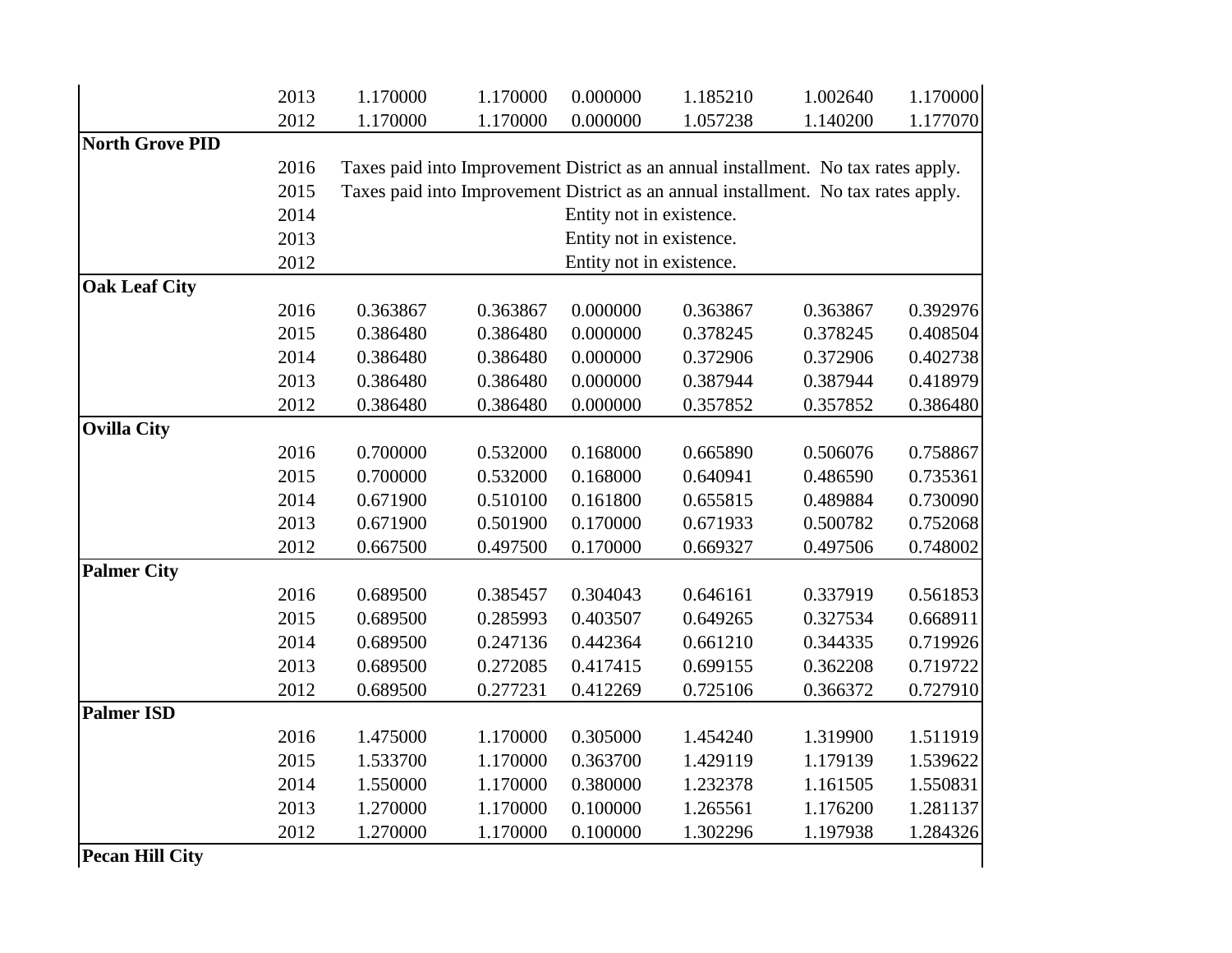|                        | 2016 | 0.324816 | 0.324816 | 0.000000 | 0.300756 | 0.300756 | 0.324816 |
|------------------------|------|----------|----------|----------|----------|----------|----------|
|                        | 2015 | 0.312110 | 0.312110 | 0.000000 | 0.312110 | 0.312110 | 0.337078 |
|                        | 2014 | 0.319192 | 0.319192 | 0.000000 | 0.319192 | 0.319192 | 0.344727 |
|                        | 2013 | 0.328544 | 0.328544 | 0.000000 | 0.328544 | 0.328544 | 0.354827 |
|                        | 2012 | 0.321756 | 0.321756 | 0.000000 | 0.321756 | 0.321756 | 0.347496 |
| <b>Red Oak City</b>    |      |          |          |          |          |          |          |
|                        | 2016 | 0.649000 | 0.544300 | 0.104700 | 0.609409 | 0.511096 | 0.656683 |
|                        | 2015 | 0.649000 | 0.544300 | 0.104700 | 0.596756 | 0.509496 | 0.654933 |
|                        | 2014 | 0.649000 | 0.544500 | 0.104500 | 0.649550 | 0.554570 | 0.703451 |
|                        | 2013 | 0.649000 | 0.554100 | 0.094900 | 0.649747 | 0.560347 | 0.700061 |
|                        | 2012 | 0.649000 | 0.559700 | 0.089300 | 0.649753 | 0.565758 | 0.700269 |
| <b>Red Oak ISD</b>     |      |          |          |          |          |          |          |
|                        | 2016 | 1.540000 | 1.170000 | 0.370000 | 1.186923 | 1.202900 | 1.613072 |
|                        | 2015 | 1.540000 | 1.170000 | 0.370000 | 1.411024 | 1.341900 | 1.625609 |
|                        | 2014 | 1.540000 | 1.170000 | 0.370000 | N/A      | N/A      | N/A      |
|                        | 2013 | 1.540000 | 1.170000 | 0.370000 | 1.716400 | 1.276400 | 1.610000 |
|                        | 2012 | 1.540000 | 1.170000 | 0.370000 | 1.646480 | 1.207860 | 1.617000 |
| <b>Venus City</b>      |      |          |          |          |          |          |          |
|                        | 2016 | 0.879918 | 0.879918 | 0.000000 | 0.832806 | 0.832806 | 0.899430 |
|                        | 2015 | 0.879918 | 0.879918 | 0.000000 | 0.814739 | 0.814739 | 0.879918 |
|                        | 2014 | 0.893269 | 0.893269 | 0.000000 | 0.893269 | 0.893269 | 0.964730 |
|                        | 2013 | 0.900000 | 0.900000 | 0.000000 | 0.871046 | 0.871046 | 0.940729 |
|                        | 2012 | 0.900000 | 0.900000 | 0.000000 | 0.920293 | 0.920293 | 0.993916 |
| <b>Waxahachie City</b> |      |          |          |          |          |          |          |
|                        | 2016 | 0.680000 | 0.481335 | 0.198665 | 0.667011 | 0.588115 | 0.738282 |
|                        | 2015 | 0.680000 | 0.446335 | 0.233665 | 0.641759 | 0.557073 | 0.696584 |
|                        | 2014 | 0.680000 | 0.442001 | 0.237999 | 0.665516 | 0.576421 | 0.732293 |
|                        | 2013 | 0.680000 | 0.442001 | 0.237999 | 0.692929 | 0.594015 | 0.744519 |
|                        | 2012 | 0.680000 | 0.442001 | 0.237999 | 0.683436 | 0.587826 | 0.727275 |
| <b>Waxahachie ISD</b>  |      |          |          |          |          |          |          |
|                        | 2016 | 1.553900 | 1.170000 | 0.383900 | 1.489937 | 1.209200 | 1.579770 |
|                        | 2015 | 1.553900 | 1.170000 | 0.383900 | 1.320254 | 1.140823 | 1.556247 |
|                        | 2014 | 1.428900 | 1.170000 | 0.258900 | N/A      | N/A      | N/A      |
|                        |      |          |          |          |          |          |          |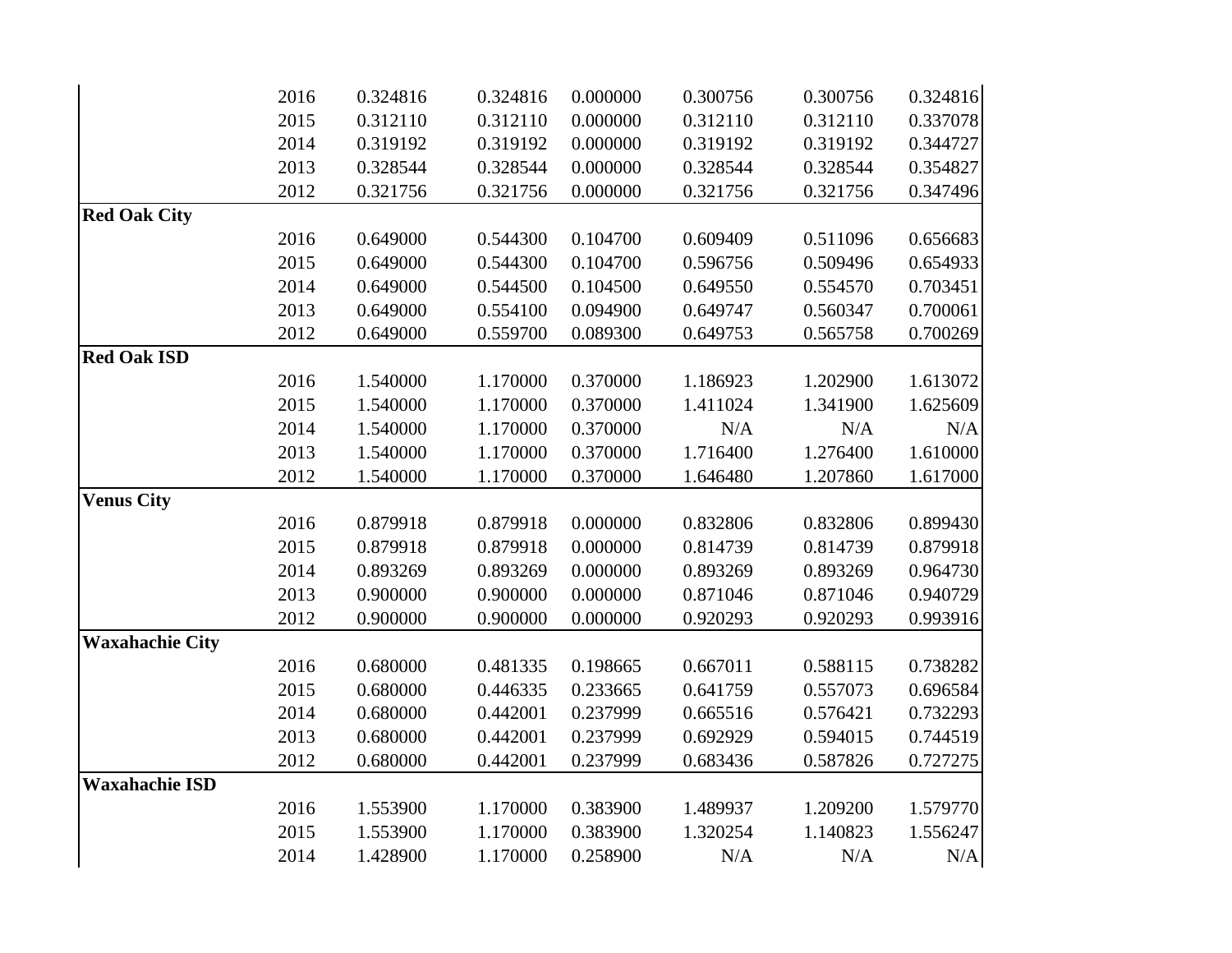| 2013                           | 1.428900 | 1.040000 | 0.388900 | 1.433925                                                                           | 1.055200 | 1.458731 |
|--------------------------------|----------|----------|----------|------------------------------------------------------------------------------------|----------|----------|
| 2012                           | 1.428900 | 1.040000 | 0.388900 | 1.437300                                                                           | 1.043273 | 1.464600 |
| <b>Waxahachie PID #1 (SF1)</b> |          |          |          |                                                                                    |          |          |
| 2016                           |          |          |          | Taxes paid into Improvement District as an annual installment. No tax rates apply. |          |          |
| 2015                           |          |          |          | Taxes paid into Improvement District as an annual installment. No tax rates apply. |          |          |
| 2014                           |          |          |          | Taxes paid into Improvement District as an annual installment. No tax rates apply. |          |          |
| 2013                           |          |          |          | Taxes paid into Improvement District as an annual installment. No tax rates apply. |          |          |
| 2012                           |          |          |          | Taxes paid into Improvement District as an annual installment. No tax rates apply. |          |          |
| <b>Waxahachie PID #1 (SF2)</b> |          |          |          |                                                                                    |          |          |
| 2016                           |          |          |          | Taxes paid into Improvement District as an annual installment. No tax rates apply. |          |          |
| 2015                           |          |          |          | Taxes paid into Improvement District as an annual installment. No tax rates apply. |          |          |
| 2014                           |          |          |          | Taxes paid into Improvement District as an annual installment. No tax rates apply. |          |          |
| 2013                           |          |          |          | Taxes paid into Improvement District as an annual installment. No tax rates apply. |          |          |
| 2012                           |          |          |          | Taxes paid into Improvement District as an annual installment. No tax rates apply. |          |          |
| <b>Waxahachie PID #1 (SF3)</b> |          |          |          |                                                                                    |          |          |
| 2016                           |          |          |          | Taxes paid into Improvement District as an annual installment. No tax rates apply. |          |          |
| 2015                           |          |          |          | Taxes paid into Improvement District as an annual installment. No tax rates apply. |          |          |
| 2014                           |          |          |          | Taxes paid into Improvement District as an annual installment. No tax rates apply. |          |          |
| 2013                           |          |          |          | Taxes paid into Improvement District as an annual installment. No tax rates apply. |          |          |
| 2012                           |          |          |          | Taxes paid into Improvement District as an annual installment. No tax rates apply. |          |          |

The county is providing this table of property tax rate information as a service to the residents of the county. Each individual taxing unit is responsible for calculating the property tax rates listed in this table pertaining to that taxing unit and providing that information to the county.

The adopted tax rate is the tax rate adopted by the governing body of a taxing unit.

The maintenance and operations rate is the component of the adopted tax rate of a taxing unit that will impose the amount of taxes needed to fund maintenance and operation expenditures of the unit for the following year.

The debt rate is the component of the adopted tax rate of a taxing unit that will impose the amount of taxes needed to fund the unit's debt service for the following year.